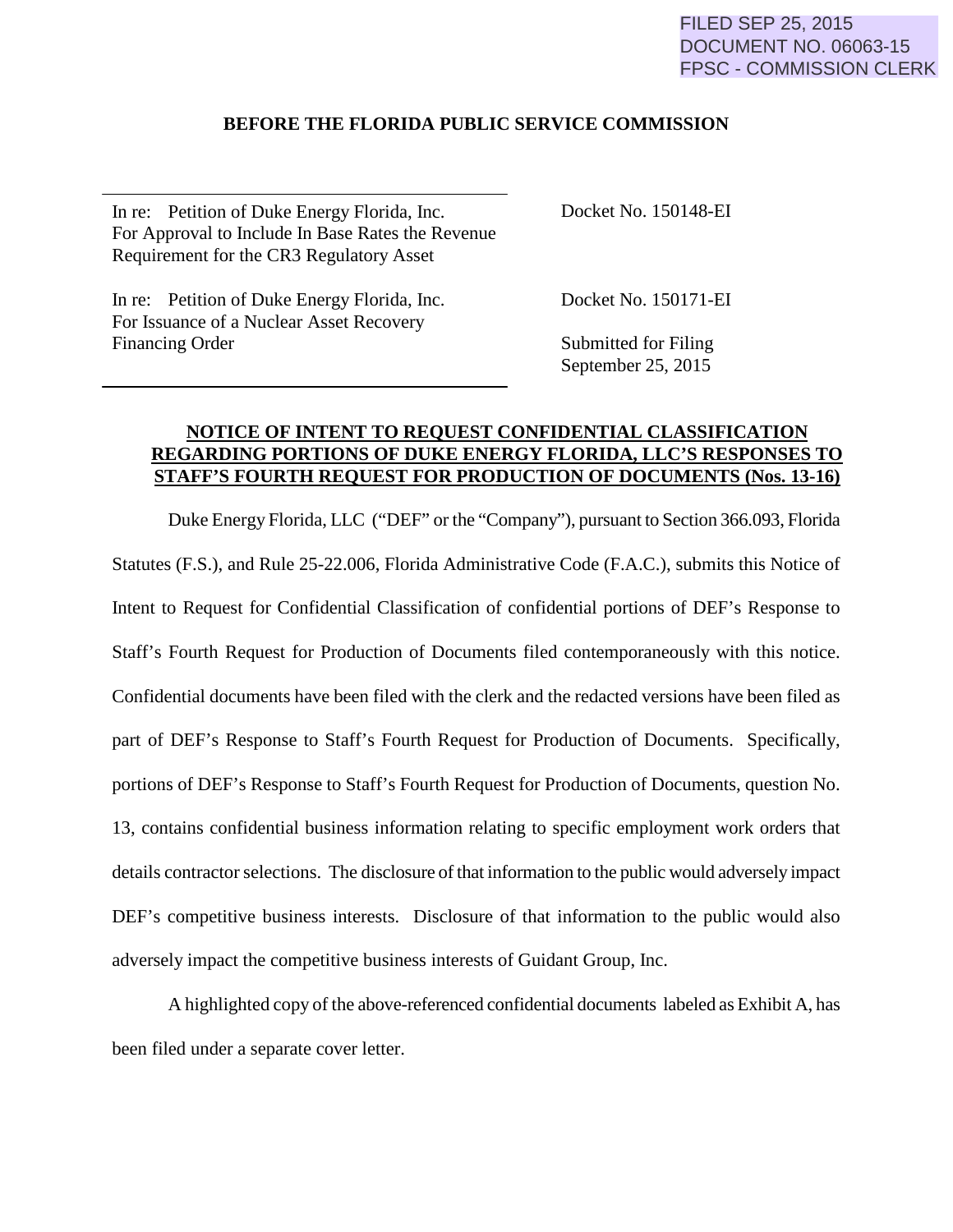Pursuant to Rule 25-22.006(3)(a)(1), DEF will file its Request for Confidential Classification

for the confidential information contained herein within twenty-one (21) days of filing this request.

RESPECTFULLY SUBMITTED this 25<sup>th</sup> day of September, 2015.

 *\_\_\_\_\_\_\_* \_\_\_\_\_\_\_\_\_\_\_\_\_\_\_\_\_\_\_\_\_\_\_\_

*/s/ John T. Burnett*

JOHN T. BURNETT MATTHEW R. BERNIER Deputy General Counsel Senior Counsel DIANNE M. TRIPLETT Duke Energy Florida, LLC Duke Energy Florida, LLC Tallahassee, Florida 32301 Telephone: (727) 820-4692 Facsimile: (727) 820-5041

Associate General Counsel 106 East College Ave., Suite 800 299 First Avenue North Telephone: (850) 521-1428<br>St. Petersburg, FL 33701 Facsimile: (727) 820-5041 Facsimile: (727) 820-5041